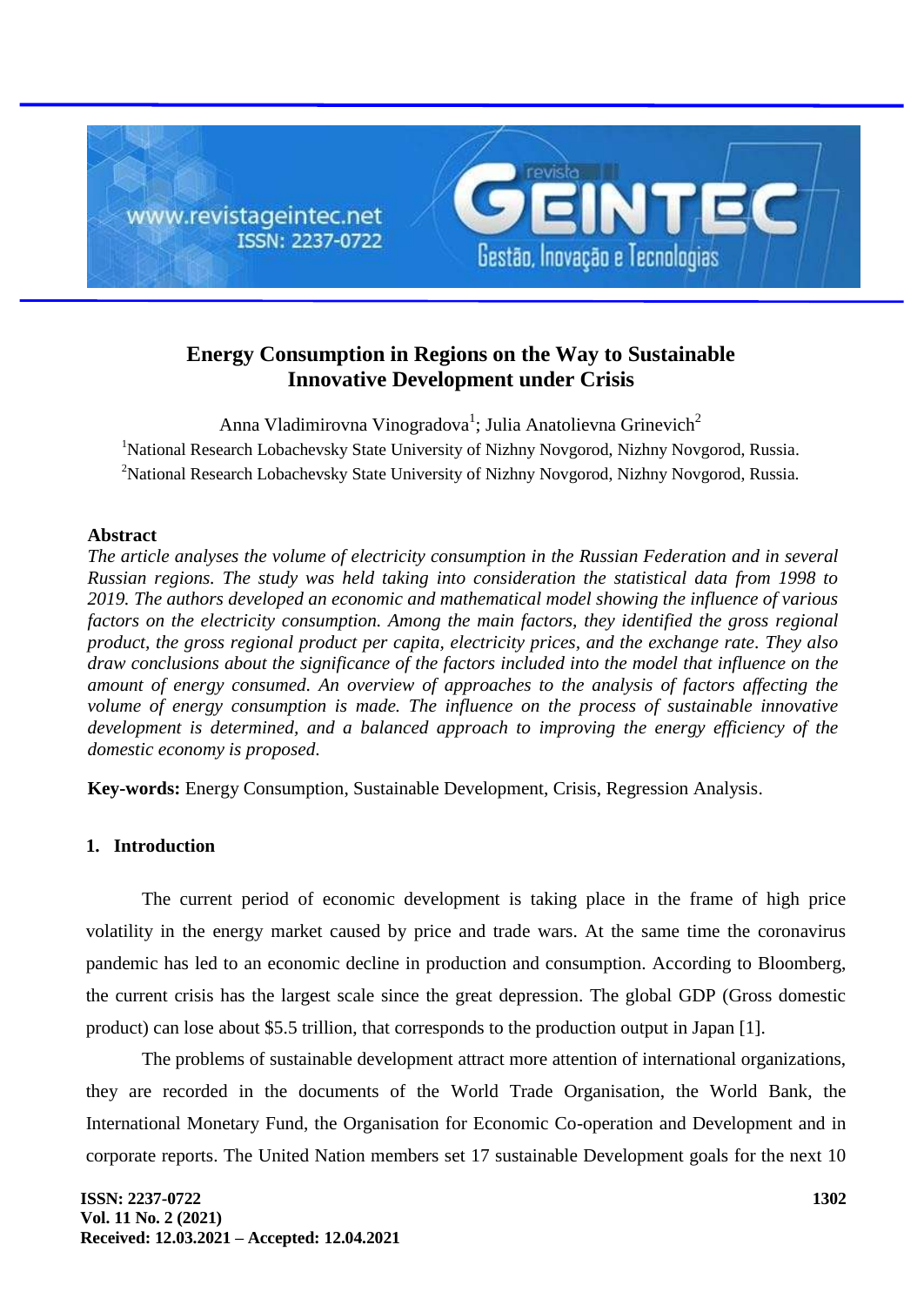years in September 2015. [2]. The new challenges complicate the process of sustainable innovative development and require an increasingly balanced approach to improving the energy efficiency of the domestic economy. Scientists search for sustainable production and consumption models. According to Schlichter, the success depends on the development and implementation of innovative solutions, which require the active involvement of not only States, but also financial, technological and expert resources of the private sector, that is one of the most important drivers of sustainable development [3].

### **2. Methods**

The study of energy consumption was held taking into consideration the statistical data of the Russian Federation and several Russian regions for 20 years (from 1998 to 2019). As the studied factors affecting the volume of energy consumption in Russian regions, it was proposed to take the GRP (gross regional product), GRP per capita, the exchange rate, electricity prices.

#### **3. Results**



The electricity consumption in the Russian Federation and in its regions is developing dynamically (figure 1). So, the following factors like GRP and GRP per capita were chosen for

**ISSN: 2237-0722 Vol. 11 No. 2 (2021) Received: 12.03.2021 – Accepted: 12.04.2021**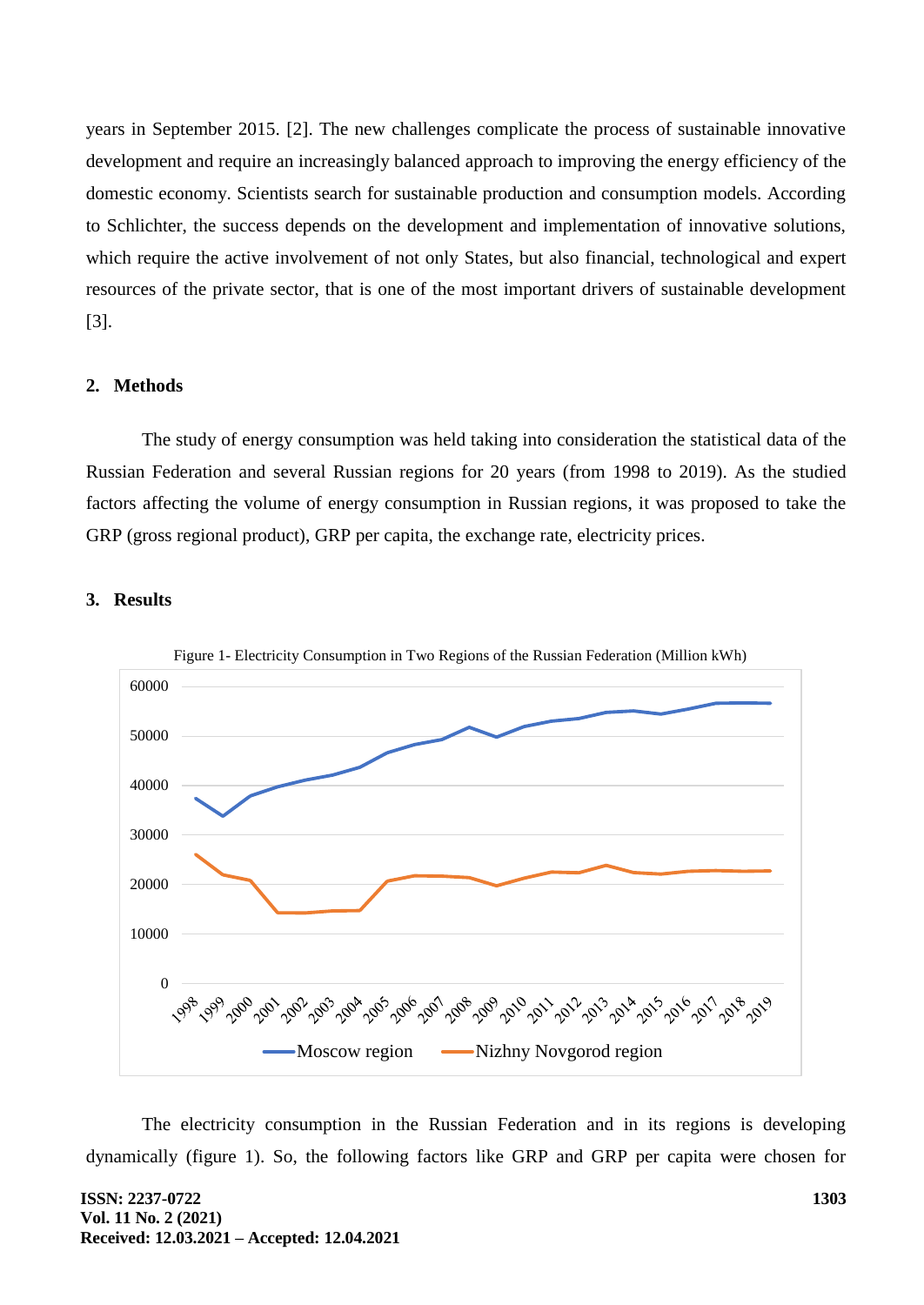analysis. Besides, the cost of energy resources has a significant impact, despite the fact that the demand for this resource is inelastic. The statistical significance of this factor is not unambiguous for different regions of Russia. It should be noted that this indicator should be considered taking into account the strong volatility of the national currency exchange rate. Energy market in Russia and export of energy experience a strong dependence on world energy prices.

Statistical data from 1998 to 2019 were used for further analysis.

Thus, as a result of the study, we obtain a four-factor linear model for Russia and several Russian regions (formula 1):

$$
Y = a + b1X1 + b2X2 + b3X3 + b4X4 + \epsilon
$$
 (1)

 $X_1$  – GRP, (in current prices; millions of rubles),

 $X_2$  – GRP per capita, rubles,

 $X_3$  – electricity prices, per 100 kWh, rubles,

 $X_4$  – the exchange rate (the dollar to ruble exchange rate),

Y – the volume of electricity consumed by the subject of the Russian Federation (million kWh).

In present study two models (for the Russian Federation and for Moscow region) are represented (formula 2 and 3).

> $Y = 0.007X1 + 0.0093X2 + 34.17X3 - 17.06X4 + 34932$  (2)  $Y = 0.066X1 + 0.0935X2 + 62.21X3 - 31.21X4 + 102802$  (3)

The econometric models received by authors are acceptable. All coefficients in the models are statistically significant, and there is no multicollinearity. The models can be used in practice for planning energy supply to consumers.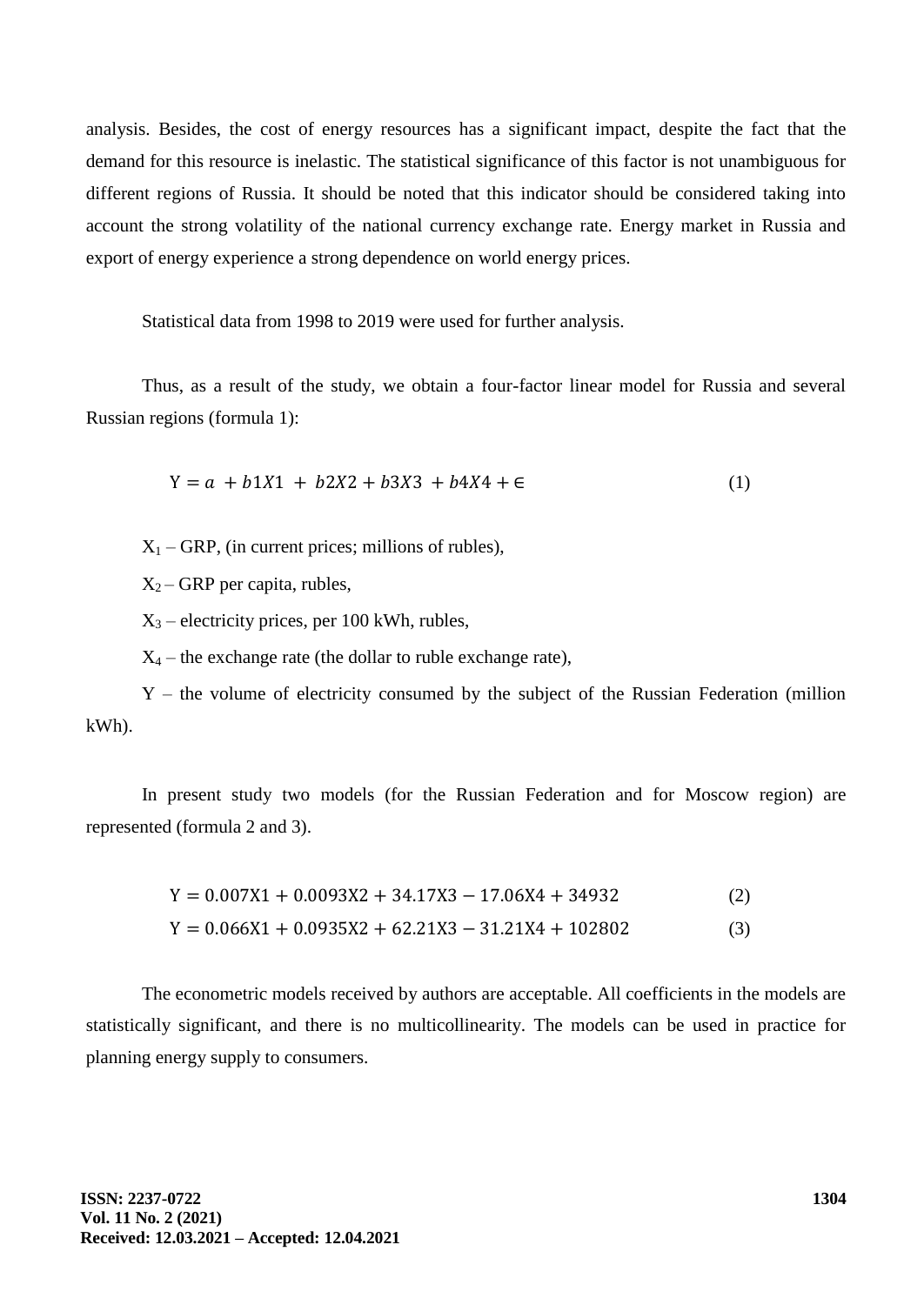The results showed that for the regions with the highest amount of electricity consumption, such as Moscow, St. Petersburg, and the Tyumen region, the value of the gross regional product is the most significant parameter (Table 1).

| Table 1- Consolidated Data |                      |               |  |  |  |
|----------------------------|----------------------|---------------|--|--|--|
|                            | <b>Moscow</b> region | <b>Russia</b> |  |  |  |
| $\mathbf{b}_1$             | $0.007***$           | $0.066**$     |  |  |  |
| $\mathbf{b}_2$             | $0.009***$           | $0.093**$     |  |  |  |
| $\mathbf{b}_3$             | $34.17*$             | $62.21*$      |  |  |  |
| $\mathbf{b}_4$             | $-17.06$             | $-31.21*$     |  |  |  |
| N                          | 22                   | 22            |  |  |  |
| R <sub>2</sub>             | 0.98                 | 0.85          |  |  |  |
|                            | 1.67                 | 1.78          |  |  |  |

The best statistical significance result is shown by the model for Moscow region. If GRP increases by 1 percentage point (p.p.), then the increase in electricity consumption increases by 0.7 p. p., while GRP per capita gives an increase of about 0.9 p. p. The effect of the growing dollar exchange rate against the rouble shows a negative dependence on electricity consumption.

### **4. Discussion**

At present, a number of researchers are engaged in modelling energy consumption processes and its impact on economic growth. Their research papers are presented for the country as a whole or for a certain industry, the authors consider such countries as Saudi Arabia, Malaysia, Taiwan, Indonesia, emerging economies, new industrial countries in Asia, as well as EU countries. In particular, the industrial energy demand in Saudi Arabia model was constructed and analyzed with the Structural Time Series Model [4].

Humbatova, S.I., Ahmadov, F.S. and others used autoregressive distributed lag model as a research methodology. They show the positive correlation in GDP and electric energy consumption in economy of Azerbaijan in general and in different sectors in particular. [5]

In some models authors draw attention to the impact of energy consumption on sustainable economic growth. In particular a model of simultaneous equations was constructed for developing countries with two-stage least square method. The authors found several macroeconomic factors that can affect the level of consumption energy. These factors are energy prices, gross domestic product, and exchange rates. At the same time, the authors conclude that the total energy consumption of all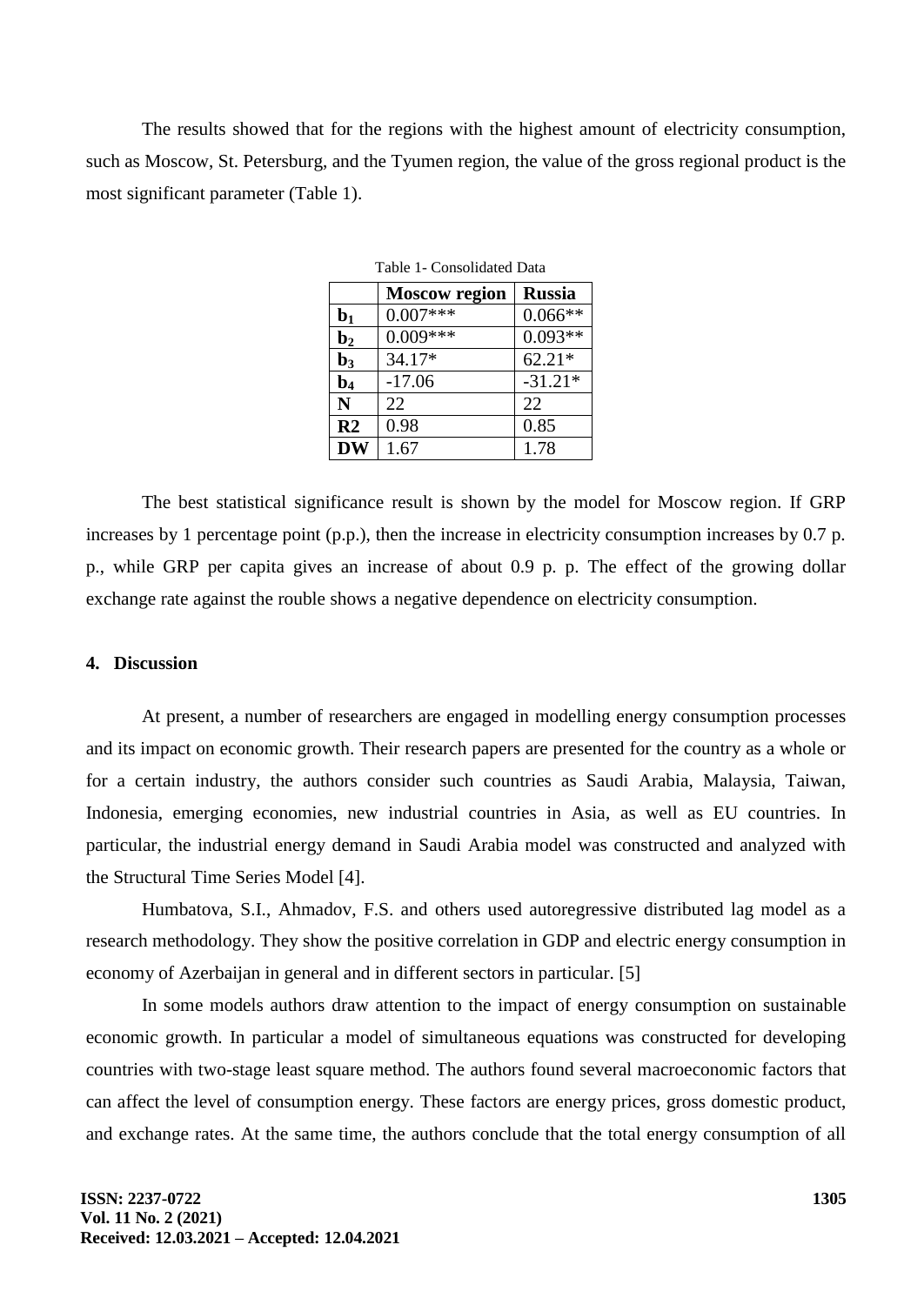sectors tends to increase, and the growth of world oil prices may lead to a decrease in energy consumption [6]. Hong, Yen and Chien also conclude that the instability of international energy prices has become a negative factor for future economic development [7].

Fernandes and Reddy analyze the relationship between economic growth and energy consumption for six Asian countries such as China, India, Indonesia, Malaysia, Philippines and Thailand using statistical and econometric techniques such as ARDL (autoregressive distributed lags) model, Johansen's Co integration test, VECM (vector error correction model), VAR (Vector Auto Regression) and Toda Yamamoto causality test. Their results are interesting and deserve attention [8].

A number of papers are devoted to the issues of efficiency and competitiveness of the energy sector. The conclusions focus on possible changes in consumption. The analysis of technological progress impact on economic development is shown. The long term forecast for the energy sector is made for a number of European countries. [9]. Filippov analyzes the influence of the technological revolution that had taken place for the last few years on the global and domestic energy industries [10].

A lot of scientific researchers focus on sustainable development issues from the perspective of energy consumption and energy efficiency. The authors draw conclusions about the impact of energy consumption on the environment and the achievement of sustainable development goals. They establish the relationship between energy consumption, emissions and economic growth for a number of Asian countries. A number of papers also present issues of environmental pollution, which is the result of increasing energy consumption [11]. It is also concluded that energy consumption has the ability to predict economic growth [12].

Alshami and Sabah test the relationship between economic growth and electricity consumption in the United Arab Emirates. Authors analyse four factors (electricity consumption per capita, GDP in current US dollars, labor force and gross capital formation) and make conclusions about their influence on growth [13].

Sustainable consumption of energy resources by industrial enterprises in the frame of digital transformation are analysed by several Russian scientists. According to them energy systems of manufacturing industries are ready for the digital transformation that can lead to the energy efficiency [14].

Special attention is paid to the negative impact of natural and man-made disasters and serious social clashes on the environment in general and on the development of the energy market in particular [15]. Some studies aim to investigate the impact of energy consumption, population size,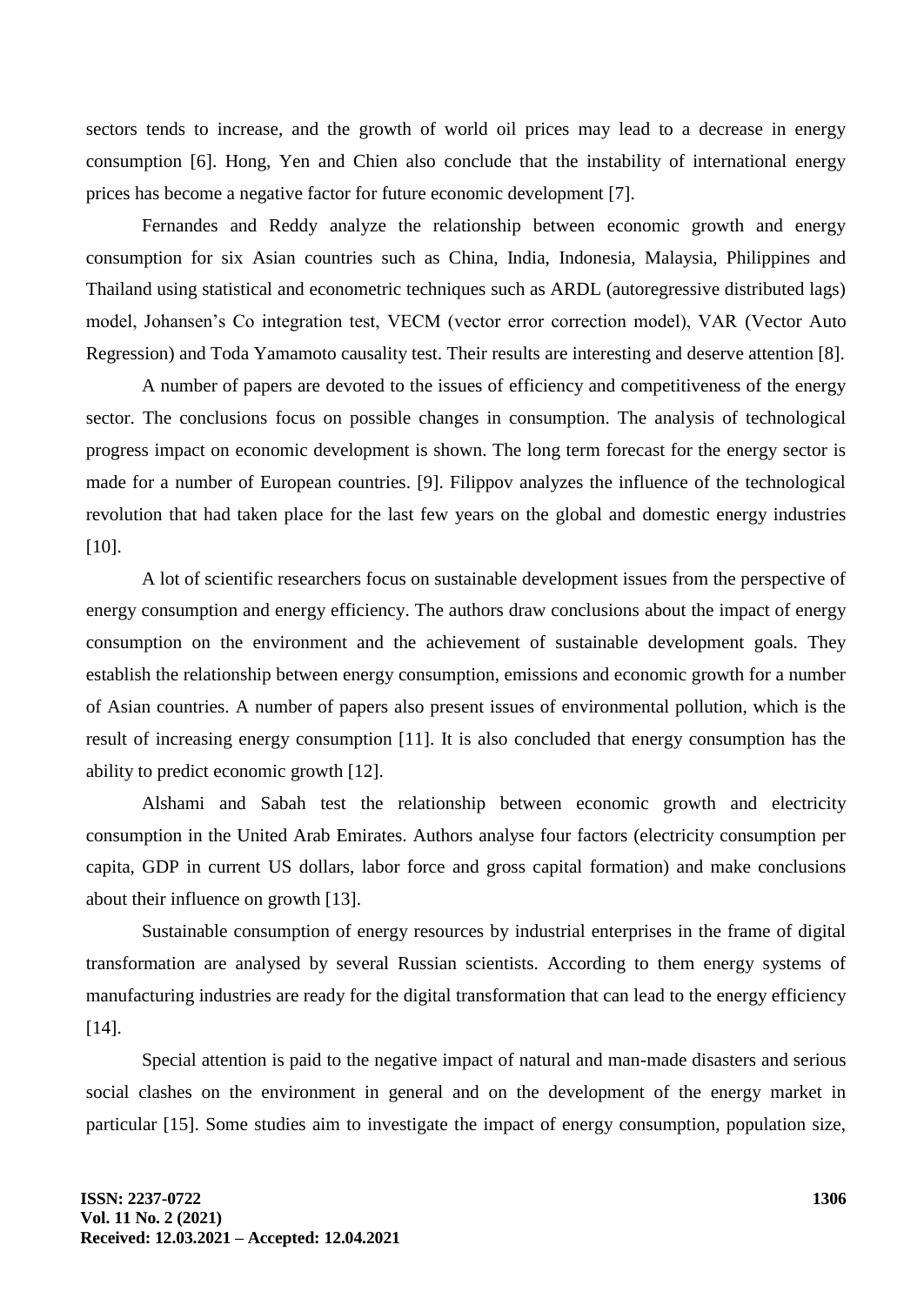economic growth, urbanization, industrialization and poverty on environmental degradation in ASEAN [16].

Different estimations of the pandemic impact on the world economy lead to different forecasts of the decline in global energy consumption caused by it, although there is no fundamental research in this field, we can only mention the research held by the International energy Agency (IEA) [17].

The result of the IEA study is as follows the demand for energy in the world will decrease by 6% over the year. This is the biggest decline in the last 70 years. The demand will decrease considerably in developed countries: in the US – by 9 %, in the European Union – by 11 %. Overall, the impact of COVID-19 on global energy demand in 2020 will be more than 7 times stronger than the impact of the 2008-2009 financial crises.

The decline in economic activity in the world affects the use of all types of energy resources, but this effect, according to Mastepanov, depends on the specific structure of energy consumption. For example, gas heating of homes or electricity consumption for digital equipment remain unchanged and even develop. But jet fuel consumption for aviation has declined more than the fall in GDP [18].

The most serious consequences of the current situation are expected in the investment sphere. The annual report of the IEA World Energy Investment, published in May 2020, concluded that investment in global energy will decrease by 20% in 2020 due to the COVID-19 pandemic [19], The main expectations of experts are shown in the table 2.

|                                   | Investments, billion US dollars |      |      |                                                   |
|-----------------------------------|---------------------------------|------|------|---------------------------------------------------|
| Investment fields                 |                                 |      |      | $2017 \mid 2018 \mid 2019 \mid 2020$ (assessment) |
| Total                             | 1912                            | 1914 | 1891 | 1520                                              |
| Fuel extraction                   | 850                             | 854  | 854  | 595                                               |
| Electric power industry           | 782                             | 769  | 757  | 678                                               |
| Energy consumption and efficiency | 280                             | 281  | 280  | 247                                               |

Table 2- Global Energy Investment Changes in 2017-2020

According to Schlichter, the key factors for sustainable development are environmental protection and social responsibility of business. This responsibility increasingly affects the management in energy supply, purchasing of raw materials, and innovative environmental technologies development and usage [3].

The effect of energy consumption was studied by William Jevons. His known paradox called the Jevons paradox says that the use of a resource and increase in its efficiency leads to the increase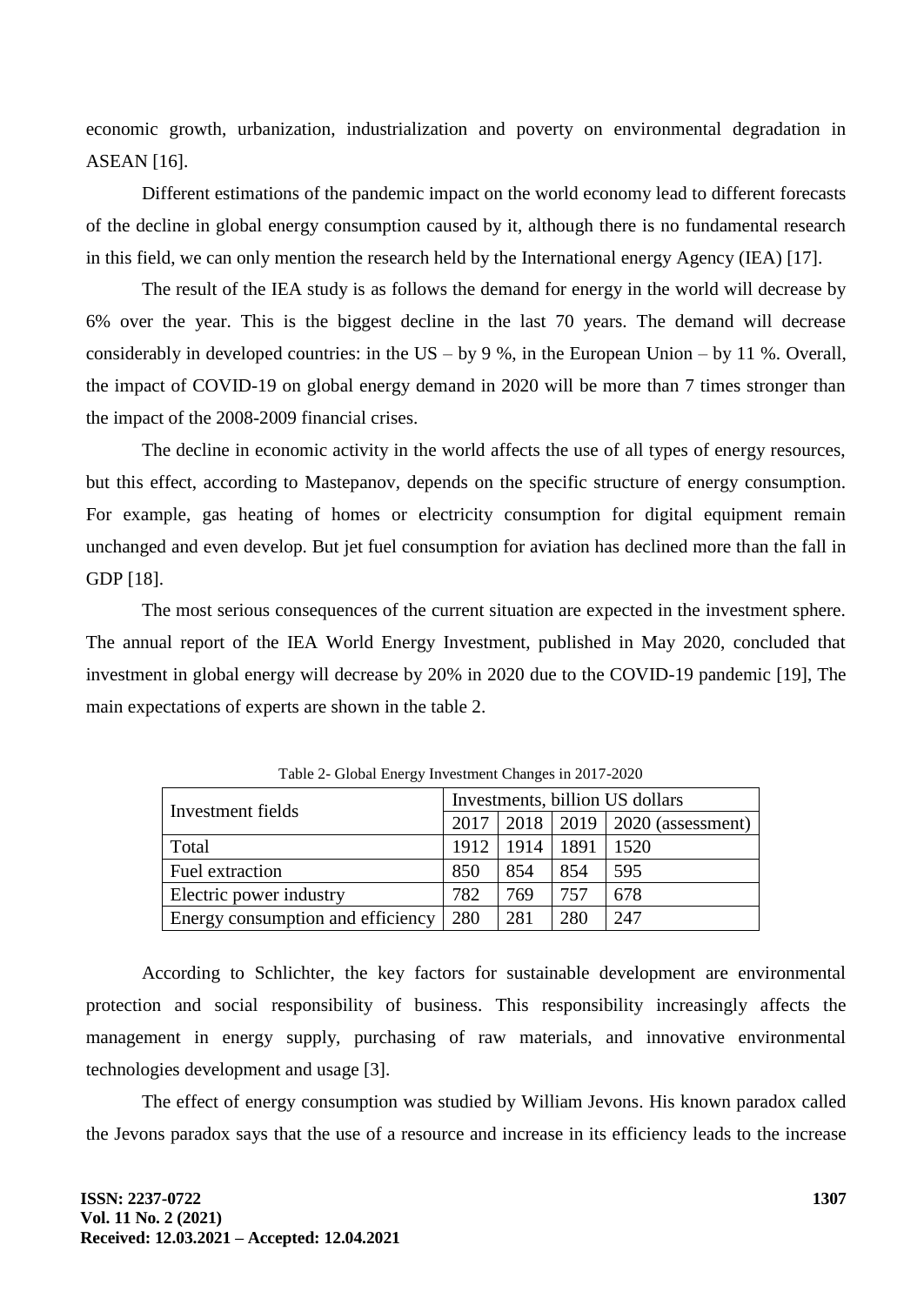in its consumption [20]. This effect we can see not only during the period of industrial revolution, but also nowadays [21, 22, 23]

Smil wrote that energy efficiency can't reduce energy consumption [24]. Before these researches we could say about energy efficiency if energy costs for production per \$ 1 billion of GDP had decreased. But now such decrease can be explained by a reduction in the energy base of expanded reproduction.

A slowdown in long-run economic growth started with industrial revolution (table 3), when we could see the first steps to a shortage of energy resources [25].

| Year | GDP (billion dollars, in 2011) | Energy consumption | Energy consumption by $$1$ billion GDP |
|------|--------------------------------|--------------------|----------------------------------------|
|      | prices)                        | TWh)               | (TWh)                                  |
| 1820 | 1202                           | 6263.9             | 5.2                                    |
| 2000 | 63 101                         | 112 810            | 1.8                                    |
| 2015 | 108120                         | 150 307.8          | l .4                                   |
| 2050 | 230 000 - 330 000              | 180 000–280 000    | $1.2 - 0.6$                            |

Table 3- GDP Growth and Energy Consumption

Spiesberger suggests using the innovation vouchers in the field of energy as a tool of innovative development [26].

The potential *Growth Points* include intensified digitalization of the energy sector and the need for institutional changes in taxation in the energy sector.[27]

# **5. Conclusions**

The provision of energy resources is a priority for modern society. It leads to economic growth and full-fledged development. Energy-saving technologies and other innovations in energy as well as the scientific research in this area should become the main vectors of development for the modern society. The combination of new technologies and energy resources has provided a civilizational leap for humanity over the past 150 years. During the XX century, the material resources production has increased eight times, and the global GDP growth was 23 times [28].

The crisis caused by the spread of infection and human morbidity covered almost all sectors of the economy all over the world; it showed that enterprises with the lowest production costs could survive. Therefore, the development of energy-saving technologies and their active implementation in the production process will increase the competitiveness of domestic products; it will allow a faster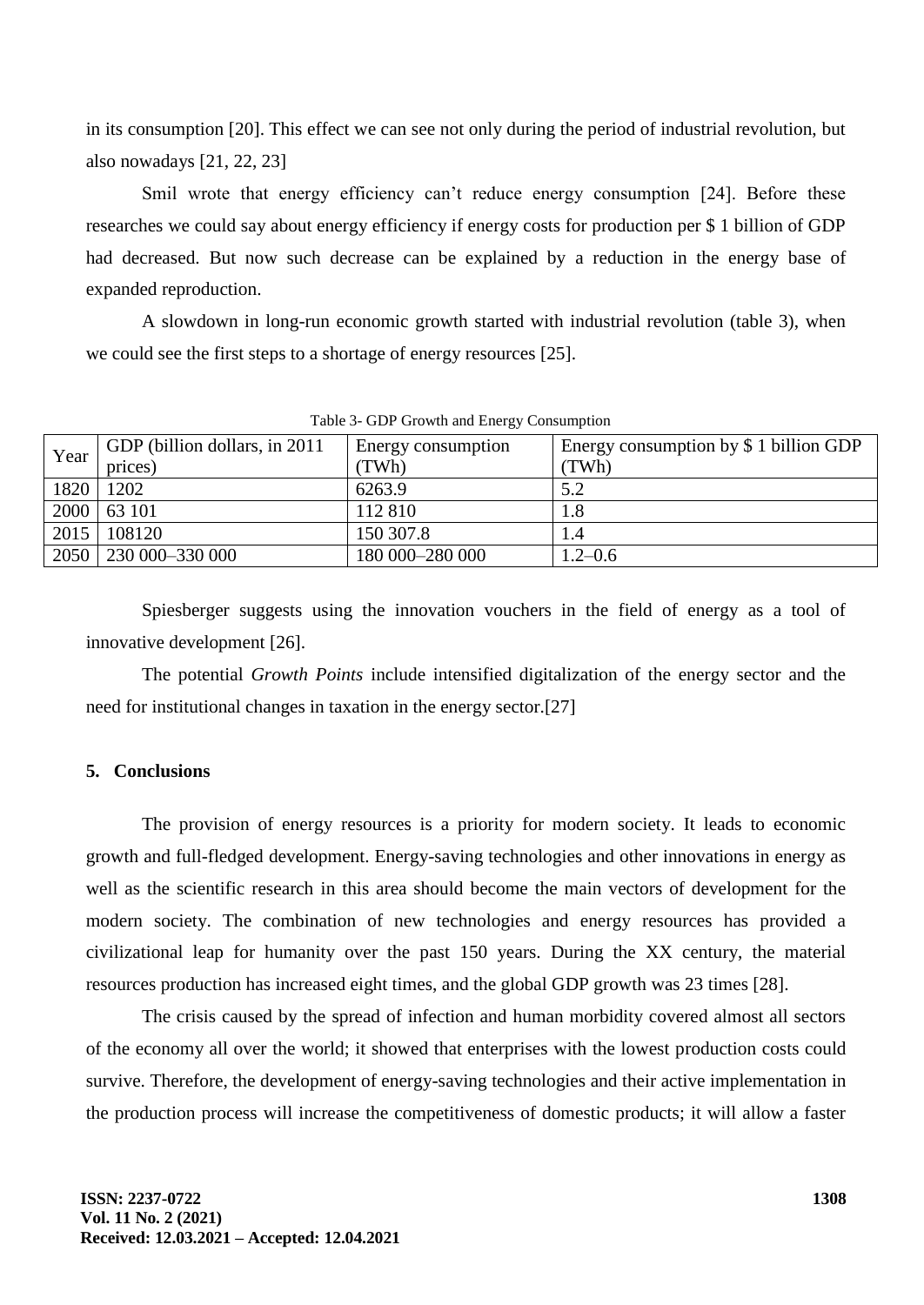transition from an raw material economy based on raw materials to innovative economy and sustainable development.

## **Acknowledgment**

The study was carried out within the framework of the basic part of the state assignment of the Ministry of Education and Science of the Russian Federation, project 0729-2020-0056 *Modern methods and models for diagnosing, monitoring, preventing and overcoming crisis phenomena in the economy in the context of digitalization as a way to ensure the economic security of the Russian Federation*.

## **References**

Goodman, D. (2020). World Economy Faces \$5 Trillion Hit That's Like Losing Japan. Bloomberg. https://www.bloomberg.com/news/articles/2020-04-08/world-economy-faces-5-trillion-hit-that-islike-losing-japan

UN Organization, (2017). The Sustainable Development Goals Report.

https://unstats.un.org/sdgs/report/2017/

Shlichter, A. (2020). Business strategies of companies in the context of the concept of sustainable development. *World economy and international relations, 64*(4), 37-44.

https://doi.org/10.20542/0131-2227-2020-64-4-37-44

Alarenan, S., A.A. Gasim and L.C. Hunt, 2020. Modelling industrial energy demand in Saudi Arabia. *Energy Economics, 85.* https://doi.org/10.1016/j.eneco.2019.104554

Humbatova, S.I., Sb Ahmadov, F., Zc Seyfullayev, I., & Hajiyev, N.G.O. (2020). The relationship between electricity consumption and economic growth: Evidence from Azerbaijan. *International Journal of Energy Economics and Policy, 10*(1), 436-455.

Desfiandi, A., Singagerda, F.S., & Sanusi, A., (2019). Building an energy consumption model and sustainable economic growth in emerging countries. *International Journal of Energy Economics and Policy, 9*(2), 51-66. https://doi.org/10.32479/ijeep.7353

Hong, C.Y., Yen, Y.S., & Chien, P. (2019). Sources of economic growth and changes in energy consumption: Empirical evidence for Taiwan (2004-2016). *International Journal of Energy Economics and Policy, 9*(3), 346-352. https://doi.org/10.32479/ijeep.7453

Fernandes, K., & Reddy, Y.V. (2020). Energy consumption and economic growth in newly industrialised countries of Asia. *International Journal of Energy Economics and Policy, 10*(4), 384-391. https://doi.org/10.32479/ijeep.9678

Tvaronavičienė, M., Prakapienė, D., Garškaitė-Milvydienė, K., Prakapas, R., & Nawrot, Ł. (2018). Energy efficiency in the long run in the selected European countries. *Economics and Sociology, 11*(1), 245-254. https://doi.org/10.14254/2071-789X.2018/11-1/16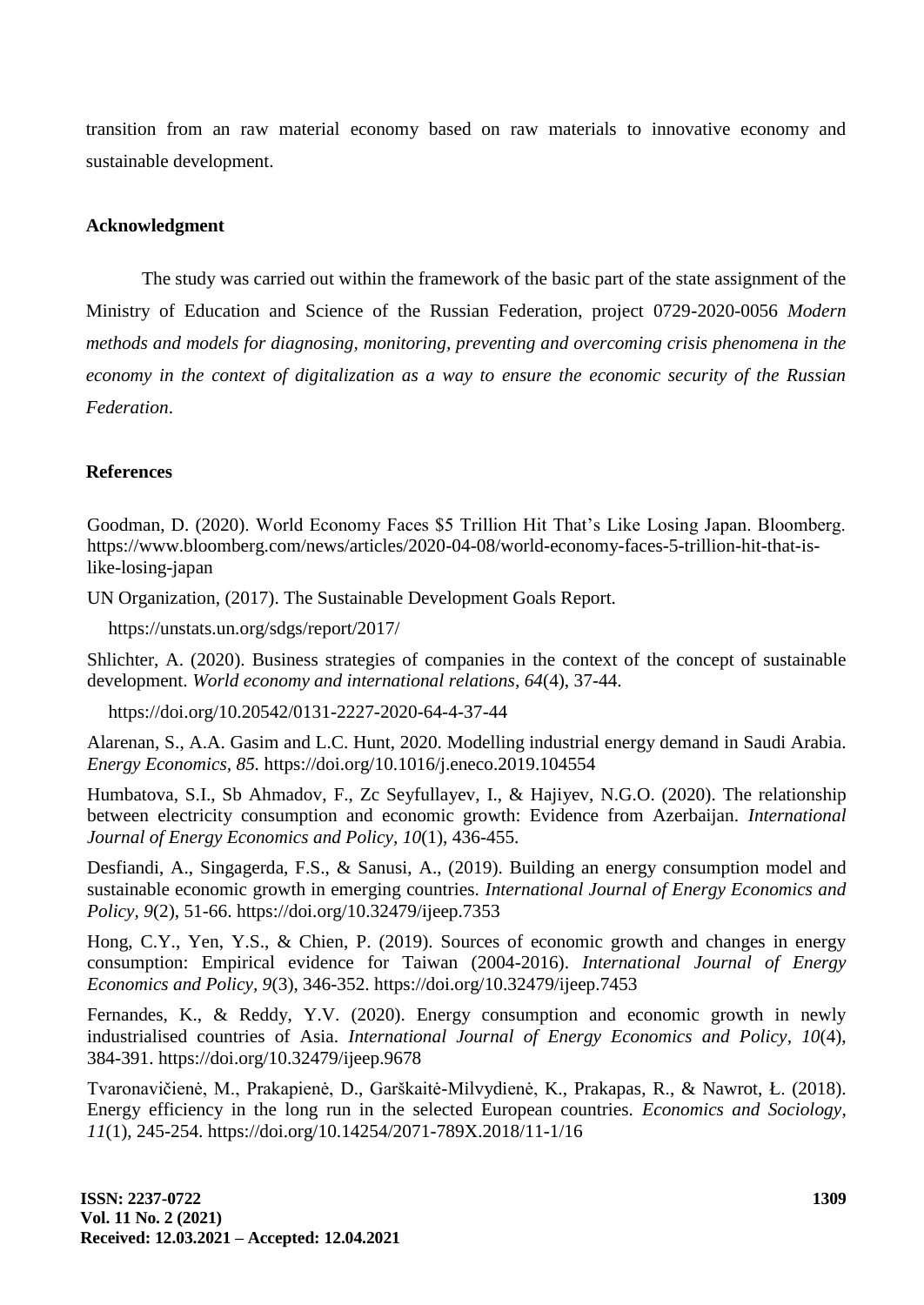Filippov, S. (2018). New Technological Revolution and Energy Requirements. *Foresight and STI Governance*, 12(4), 20-33. https://doi.org/10.17323/2500-2597.2018.4.20.33

Farabi, A., Abdullah, A., & Setianto, R.H. (2019). Energy consumption, carbon emissions and economic growth in Indonesia and Malaysia. *International Journal of Energy Economics and Policy, 9*(3), 338-345. https://doi.org/10.32479/ijeep.6573

Nguyen, D.D., Nguyen, H., Huyen, M.T., Huy, D.T.N., & Luong, M.L. (2020). Energy Consumption and Economic Growth in Indonesia. *International Journal of Energy Economics and Policy, 10*(5), 601-607. https://doi.org/10.32479/ijeep.10243

Alshami, M.A., & Sabah, A. (2020). The Strategic Importance of Energy Consumption to Economic Growth: Evidence from the UAE. *International Journal of Energy Economics and Policy, 10*(1), 114-119. https://doi.org/10.32479/ijeep.8289

Shinkevich, M.V., Mashkin, N.A., Ishmuradova, I.I., Kolosova, V.V., & Popova, O.V. (2020). Management of sustainable consumption of energy resources in the conditions of digital transformation of the industrial complex. *International Journal of Energy Economics and Policy, 10*(5), 454-460. https://doi.org/10.32479/ijeep.10202

Firsova, I.A., Vasbieva, D.G., Litvinov, A.V., Chernova, O.E., & Telezhko, I.V. (2019). Trends in the development of the global energy market. *International Journal of Energy Economics and Policy, 9*(3), 59-65. https://doi.org/10.32479/ijeep.7728

Andjarwati, T., Panji, N.A., Utomo, A., Susila, L.N., Respati, P.A., & Bon, A.T. (2020). Impact of Energy Consumption, and Economic Dynamics on Environmental Degradation in ASEAN. *International Journal of Energy Economics and Policy, 10*(5), 672-678.

https://doi.org/10.32479/ijeep.10366

IEA Organization, 2020. Global Energy Review 2020. *The impacts of the Covid-19 crisis on global energy demand and CO2 emissions.*

https://webstore.iea.org/login?ReturnUrl=%2fdownload%2fdirect%2f2995

Mastepanov, A.M. (2020). Coronavirus and the resulting crisis: about the prospects of the world economy and energy (Russian). *Neftyanoe khozyaystvo-Oil Industry,* (06), 6-12.

https://doi.org/10.24887/0028-2448-2020-6-6-12

IEA Organization, 2020. World Energy Investment 2020

<https://webstore.iea.org/download/direct/3003>

Jevons, W.S. (1865). *Coal question. An inquiry concerning the progress of the nation, and the probable exhaustion of our coal-mines.* London: Macmillan and Co.

Rubin, A. (2004). *How greater efficiency increases resource use.* North Central Sociological Association, April, 2.

Herring, H. (2006). Energy efficiency—a critical view. *Energy, 31*(1), 10-20.

Polimeni, J.M., Mayumi, K., Giampietro, M., & Ascott, B. (2008). *The Jevons Paradox and the Myth of Resource Efficiency Improvements.* London: Earthscan.

Smil, V. (2010). *Energy Myths and Realities: Bringing Science to the Policy Debate.* Washington, D.C.: AEI Press.